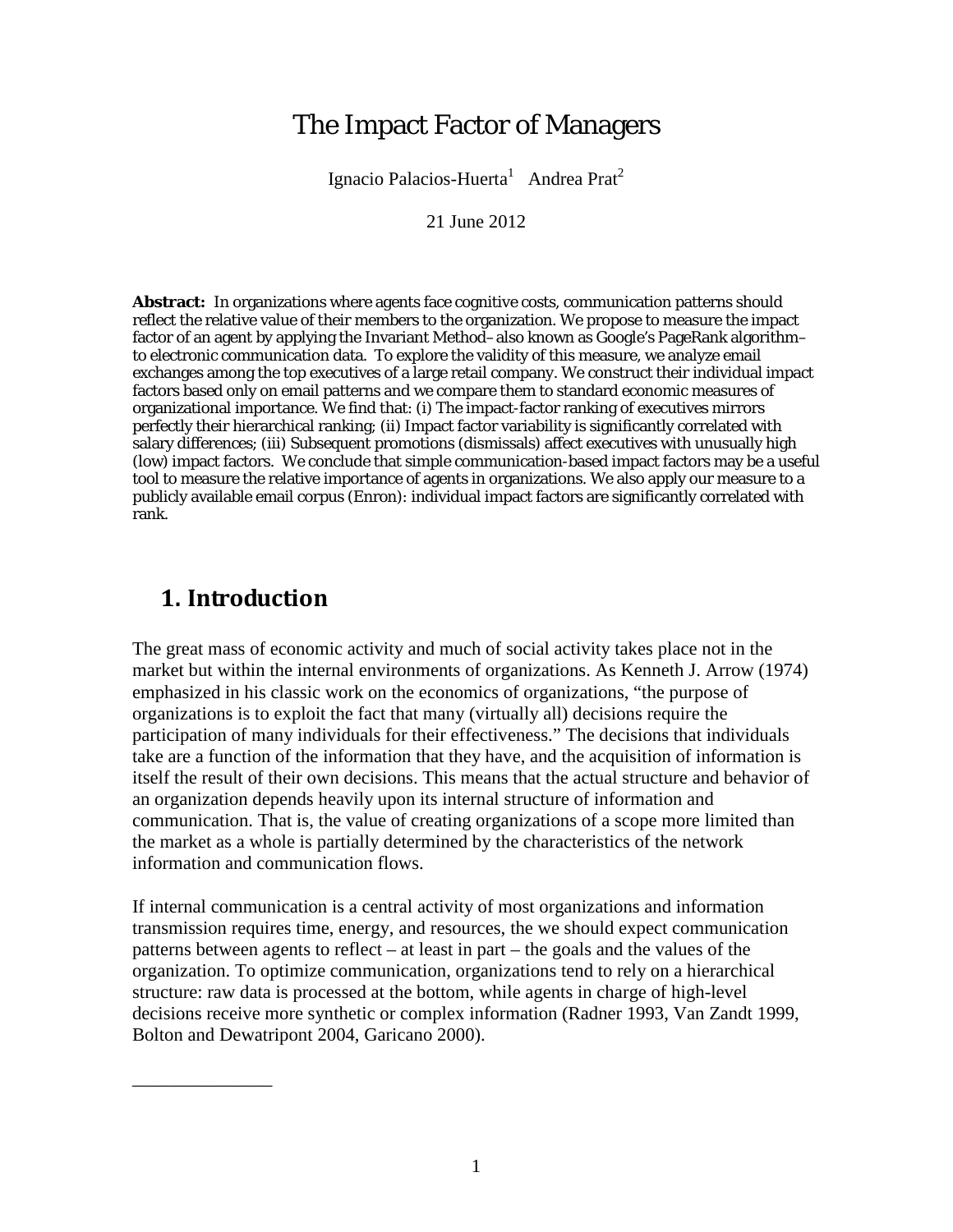<sup>1</sup> Department of Management, London School of Economics, Houghton Street, London WC2A 2AE, UK. <sup>2</sup> Department of Economics, London School of Economics, Houghton Street, London WC2A 2AE, UK.

Organizations should then display two related features: the familiar hierarchical structure and a pattern of communication that reflects the chosen hierarchy. This insight occupies a central role in analysis of organizations, and has led researchers to hypothesize that "if we record the frequency of communication between different nodes, we [will] find that the pattern is not uniform but highly structured. In fact, the pattern of communication *frequencies* [should] reflect, approximately, the pattern of authority. … We should not imagine an even flow of messages from all nodes of the network to all others, but instead a highly patterned flow that is characteristic of nearly decomposable structures." (Simon 1986, p. 151, italics added). Thus agents who make more important decisions on behalf of the organization should occupy more central positions in the organization's communication network.

If this effect is sufficiently powerful, it should be possible to infer the importance of an agent within an organization just by looking at data on communication among agents. Our goal in this paper is to see whether this inference can be performed in a very simple way, that uses very limited information on communication patterns.

To this goal, we need two distinct classes of measures: one for the importance of agents within the organization, the other one for communication flows between agents. Regarding the first class of measures, we relate the "value" of individual agents within the organization to standard organizational observables, like formal rank, salary, and career trajectory (e.g. promotions and dismissals).

For the second class of measures, we will use data on email traffic and we will define centrality on the basis of the Invariant Method. The Invariant Method is a natural choice, inspired by the literature on link analysis in networks. Among all possible ranking methods, only the Invariant Method satisfies four natural properties: invariance to reference intensity, weak homogeneity, weak consistency and invariance to splitting of nodes (Palacios-Huerta and Volij 2004). The Invariant Method, also known as PageRank (Pinski and Narin 1976, Page et al. 1999) forms the basis of Google's search engine. This method is also increasingly used to compute the impact factor of scientific journals (Bergstrom 2007). Economists have used it to study supply networks and the transmission of volatility (Acemoglu et al 2010)

It is useful to explore the application to scientific articles because our organizational setting bears a parallel to academic publishing. The importance of a journal depends not only on how often other publications cite it, but also on how "important" those publications are. The Invariant method is the unique fixed point of a specific operator which calculates the positive eigenvector of an appropriately adjusted matrix of citations. It assigns to an entity *i*  a value that is a weighted average of some function of the citations it gets. Here not all citations have the same value: citations by important entities are more valuable than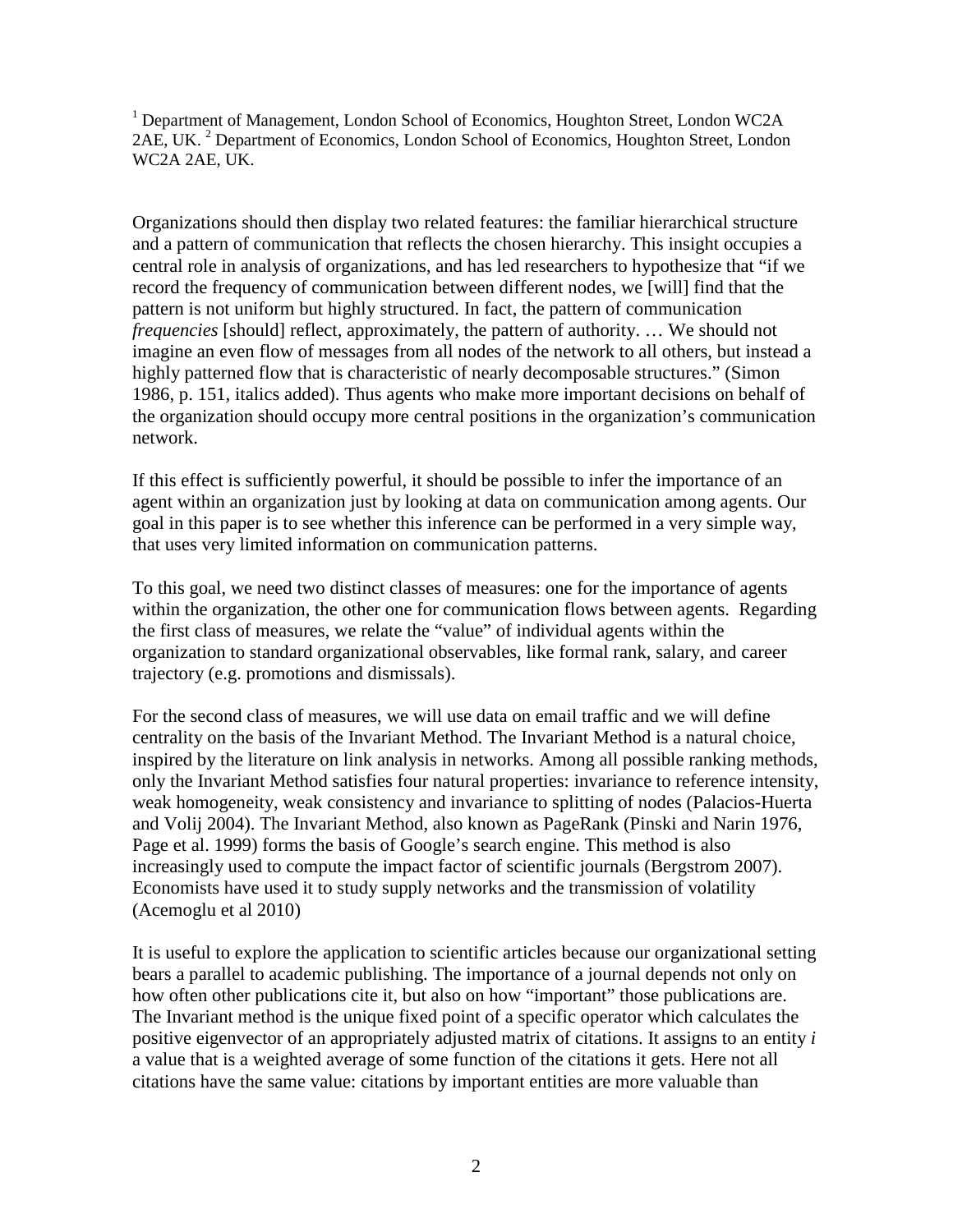citations by less important entities, and the importance of the entity is determined *endogenously* and *simultaneously* with the importance of all other entities.

In our organizational context, we replace "A cites B" with "A sends an email to B." The underlying idea is that agents prioritize the time they devote to communication, directing it where they believe it is most useful (Van Zandt 2004, Cremer et al 2007, Dessein and Santos  $2006$ .<sup>[1](#page-2-0)</sup> The importance of an agent is reflected in the effort that other agents put into emailing them, weighted by those agents' importance which in turn is endogenously determined within the communication network. We propose to measure such importance through impact factors obtained through the application of the Invariant Method to email traffic patterns.

To validate the use of this measure of agent value, we apply it to a database of email communication between members of a particular organization. We then compare our impact factors with other, independently obtained standard economic indicators of individual productivity.

Impact factors are informative only when applied to a set of comparable entities. In the case of publishing, such set is often identified with a scientific discipline. In an organizational setting, it is natural to study a group of agents who belong to the same organization and have a relatively similar job. In our application, we focus our attention on all the agents in a managerial position who have an executive contract in a specific company.

We apply our methodology to two databases.

The first one – which constitutes the core of our analysis – contains information on wages, the precise hierarchical structure and the volume of email communications – but not their content – for 15 years (1995-2009) for all the executive positions of a large European company. This company is one of the largest retailers in the world in terms of size, revenue and profit, and is active in three types of retail distribution: hypermarkets, supermarkets and hard discounters. The data corresponds to its operations in one European country and includes the information for all the company's managers in that country. For each executive position – about 50 of them – we have the position in the organizational chart and the total yearly compensation for the person who occupies it. Moreover, we observes dismissals, voluntary separations, and promotions.

We construct individual impact factors for every year and every executive, based only on email traffic in that year, according to the methodology above. Of course, this construction does not use any information, besides emails sent and received. We then compare the factors we obtain to standard economic measures of organizational importance: rank, salary, and career development. We find that: (i) The impact-factor ranking of executives mirrors perfectly their hierarchical ranking; (ii) Impact factor variability is significantly

<span id="page-2-0"></span><sup>&</sup>lt;sup>1</sup> In a model of endogenous costly communication, it has been shown that the influence of an agent, measured as the effect that a change on his local information has on actions taken by other agents, is asymptotically proportional to his Invariant Method Index (Calvo-Armengol et al 2011).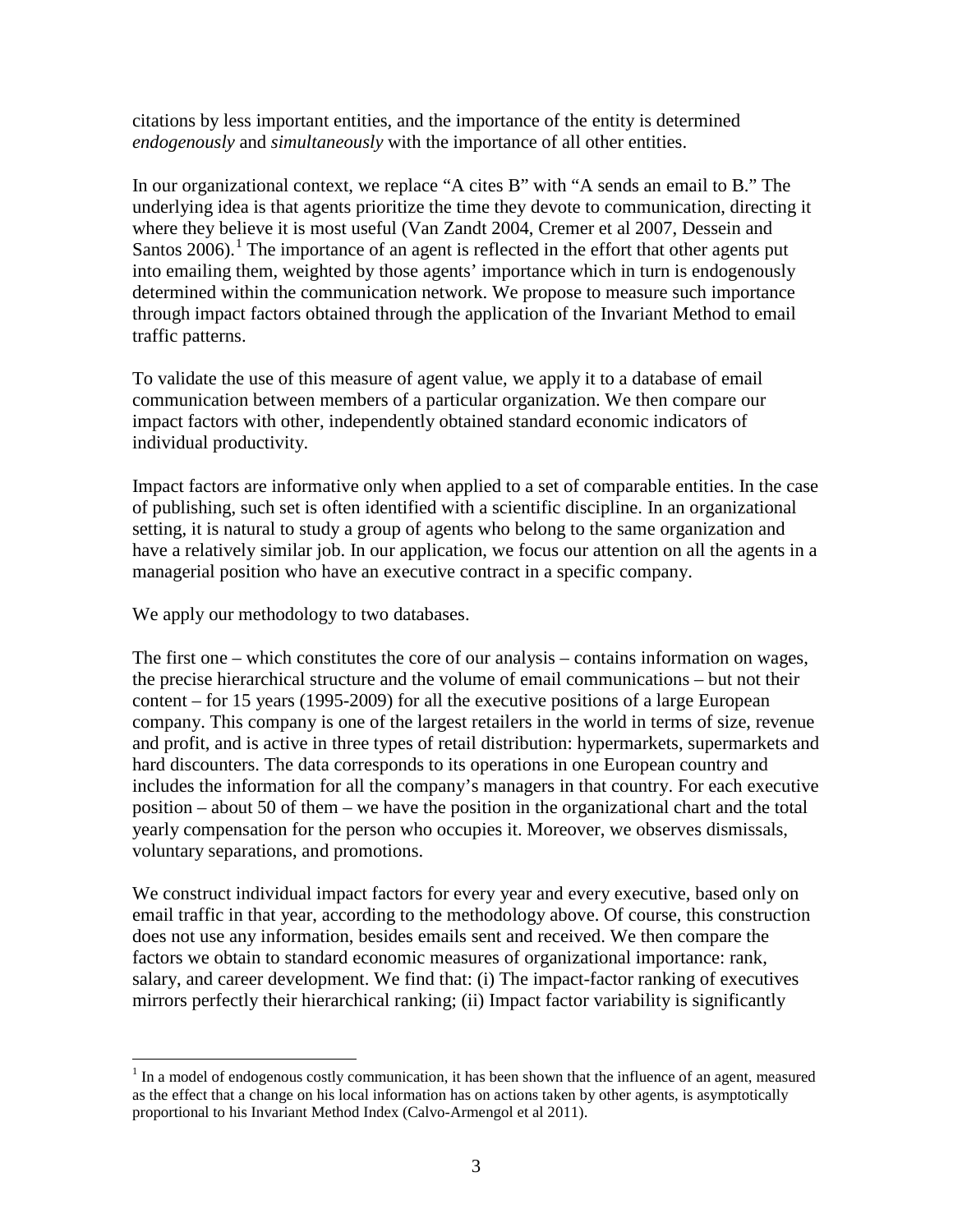correlated with salary differences; (iii) Subsequent promotions (dismissals) affect executives with unusually high (low) impact factors.

We also apply our methodology to the Enron email corpus (Klimt and Young 2004). This database was made public by the Federal Energy Regulatory Commission in 2003 and it contains about 1.5 million email messages sent and received by approximately 150 Enron employees. The Enron organizational chart allows us to identify the rank of 17 employees who send and receive email. When we apply our methodology to these 17 observations, we find a clear and significant positive association between email-based impact factor and rank within the company.

How does our paper relate to the existing literature on the study of intra-organization communication, within and outside economics? Communication databases have already been used to understand the underlying interactions among agents both within organizations (Guimera et al 2003) and in other social contexts (Fisman et al 2006). The novel contribution of the present work is to propose and validate the use of impact factors using communication data to understand organizations. To the best of our knowledge, this paper contains two original contributions. First, we use the Invariant Method to define and compute email-based impact factors for workers.<sup>[2](#page-3-0)</sup> Second, we are the first to link data from electronic communication within firms with standard information on salary and rank.

It is important to reiterate that the goal of our paper is measurement, not the establishment of a causal link. Our result is that a simple email-based impact factor of a manager is a useful predictor (in a pure statistical sense) of the manager's rank, salary, and career progression. Tentative alternative interpretations of our results are discussed in the conclusions.

The plan of this brief paper is as follows. In the next section, we present the results from our main dataset. In Section 3, we analyze the Enron database. In Section 4, we conclude.

As we argue in the conclusions, our findings are consistent with a number of models and our data does not allow us to distinguish between them. However, what our paper establishes is that electronic communication follows patterns that are closely related to standard notions on importance within the organization. Future research in this area

## **2. European Retailer**

The data comprises all executive positions of a subsidiary, responsible for a large European country, of one of the largest European retail companies.<sup>[3](#page-3-1)</sup>

<span id="page-3-0"></span><sup>&</sup>lt;sup>2</sup> We are inspired by Jackson's (2008) example of an eigenvector centrality analysis on a network of advice among managers.

<span id="page-3-1"></span><sup>&</sup>lt;sup>3</sup> Like most continental Europe, the country where our company operates uses collective labor contracts. This creates a clear and stable distinction between employees who have a managerial contract and those who do not.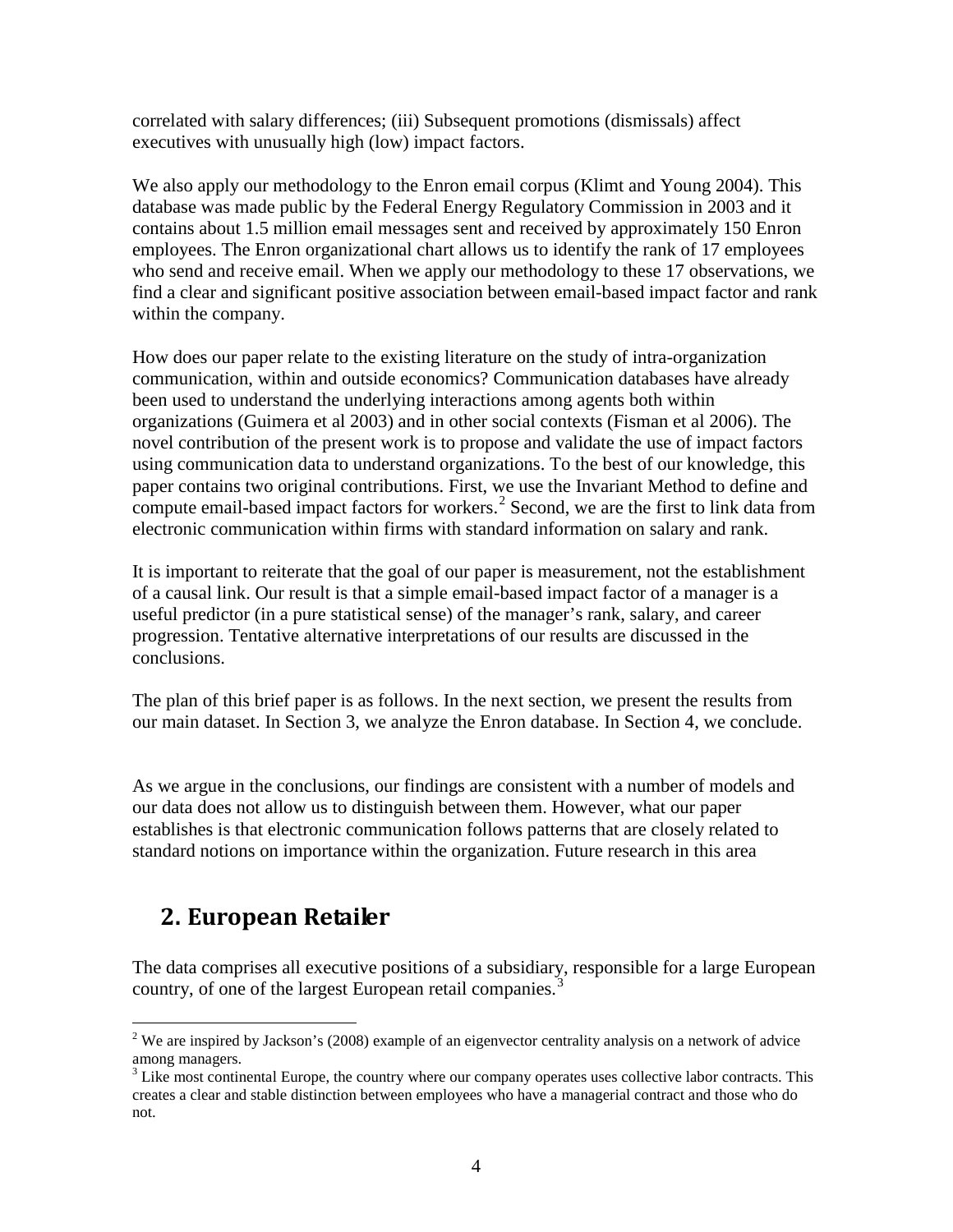The organizational chart has been quite stable over the years. In 2009, it comprised the following positions 10 high-ranking chief executives and 42 top senior managers (directors). The ten C-level executives are the following:

1. The CEO (Chief Executive Officer) or Managing Director is the most important person in the company, reporting to the Chairman of the Board and board members.

The next two executives in terms of responsibilities are:

2. The COO (Chief Operating Officer), who is the leading corporate officer with responsibility for the daily operation of the company (in some countries it carries the title of President), and

3. The CPO (Chief Product Officer), who is responsible for the product purchases of the company;

The rest of the chief executives are:

4. The CFO (Chief Financial Officer) is the corporate official in charge of the company's finances;

5. The CIO (Chief Information Officer) is responsible for the company's internal information systems;

6. The CMO (Chief Marketing Officer) is responsible for the company's marketing strategy;

7. The CHRO (Chief Human Resources Officer) is responsible for the company's human resources policy;

8. The CEXO (Chief Expansions Officer) is responsible for the expansion of the company within the country;

9. The CLO (Chief Logistics Officer) is responsible for the logistics of the company; 10. The CSO (Chief Supermarket Officer) is responsible for the operations of the supermarkets.

In addition to these top executives, the organization has 42 Directors, or senior managers of managers, who are typically responsible for a major business function. They directly report to the corresponding C-level executive.

We compute the impact factor of each executive in our sample by applying the Invariant Method to the matrix of email communications among these corporate officers. An entry in the matrix is simply the number of emails that individual *i* received from individual *j*. When an email is sent to more than individual, all the individuals that receive the email are assigned the same share. If an individual is present in the sample at a given position in the firm for only part of the period, we compute her impact factor based on email traffic during that period. This methodology guarantees that, if the relative importance of an individual relative to her colleagues is stable over time, her impact factor is the same independent of the subperiod it is computed on. Finally, the measures of impact factor are normalized by assigning a value of 100 to the individual with the top impact factor.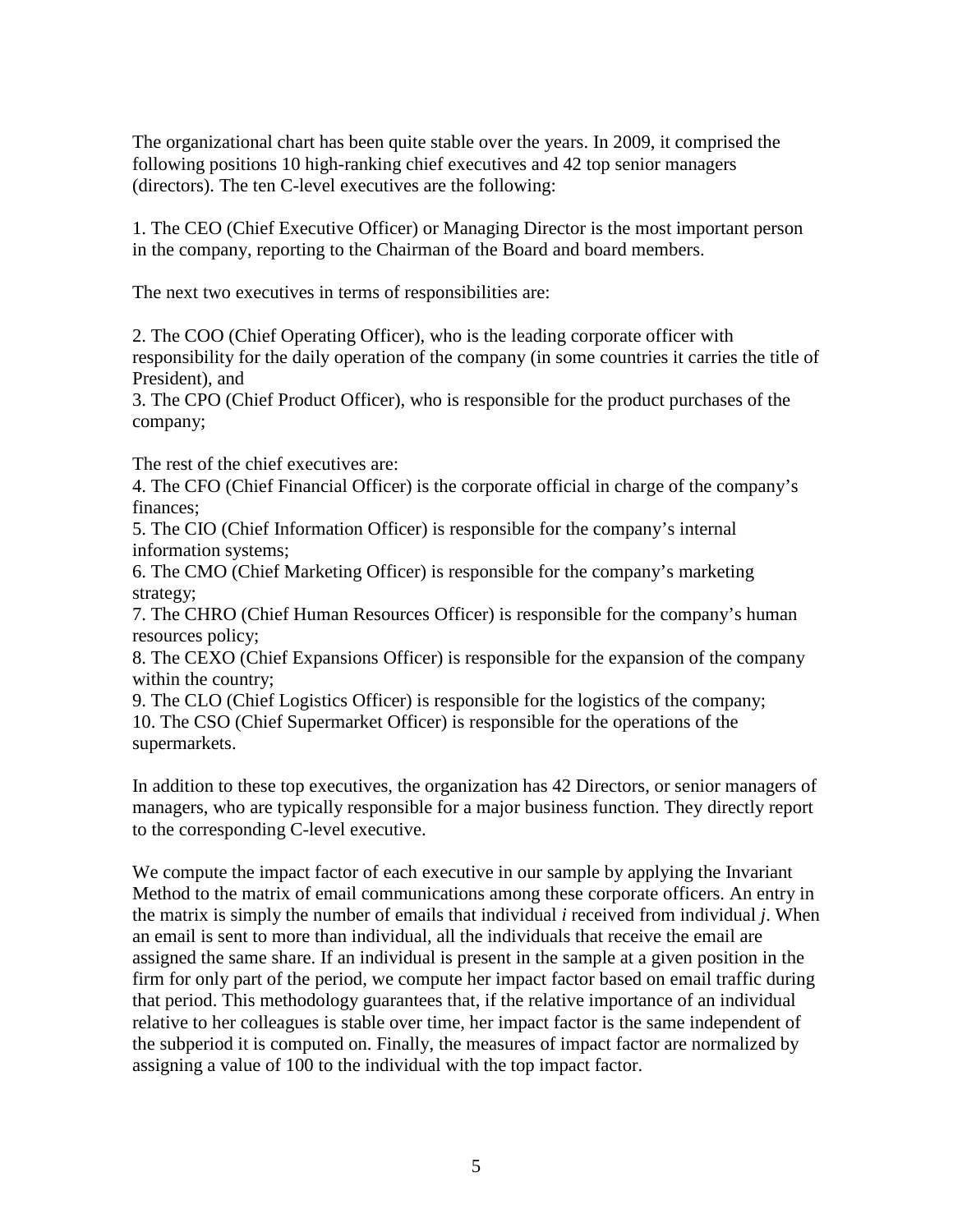We compare these impact factor measures, obtained solely from email data, with three sets of organizational measures: the formal hierarchy, salary data, and promotions and dismissals.

Figure 1 depicts the organizational chart of the company. Next to each executive, we report his or her impact factor. We find that there is a striking correspondence between the ranking derived from email-based impact factors and the hierarchical ranking. In fact, the former never contradicts the latter: for all the 52 employees there is no single case in which an agent with a superior ranked has a lower impact factor than an agent with an inferior rank. More precisely:

1. The individual with the top impact factor is the CEO;

2. The two main executives that report to the CEO have a much greater impact factor (81 for the COO and 69 for the CPO) than the remaining executives whose impact factors range from 6 to 18;

3. In *each* of the divisions of the organization, the C-level executive *always* obtains a greater impact factor than all of the Directors that report to him.

Individual impact factors are stable over time: less than 3% of the total year/individual variance is due to within-individual variance. There appears to be permanent differences between individual managers (See Supplementary Material).

Given the stability of individual impact factor, this one-to-one correspondence between rank and impact factor holds also for subperiods. For instance, the three points above are also true if one restricts attention to each half of the sample or to the last five years.

Second, we study the connection between impact factor and financial remuneration. Compensation should reflect individual contributions to the organization. If the hypothesis that communication-based impact factors capture the intrinsic value of an agent, managers with higher impact factors should be paid more.

Table 1 reports various correlation coefficients between impact factors and compensation (salaries plus bonuses) both for the executive positions and within each division. The correlations are positive and significant  $(p < 0.01)$  within the subset of the C-level executives. And the same is true within the divisions for each of the divisions of the company. This result is confirmed by additional analysis reported in the SOM, where compensation is regressed on rank and impact factor. Everything else equal, a 10-point impact factor increase is associated with a 5% pay increase. $4$ 

Finally, we turn to career progression and study whether the decision to promote or dismiss an executive or a director is related to her impact factor. As noted above, within-person impact factors are stable over time. Under the null hypothesis, therefore, the impact factor of the dismissed/promoted employee prior to the decision should not differ significantly from the impact factor of the other managers. (This hypothesis does not exclude, for

<span id="page-5-0"></span><sup>&</sup>lt;sup>4</sup> There also appears to be a positive interaction between rank and impact factor. The link between impact and pay is stronger for higher-rank executives.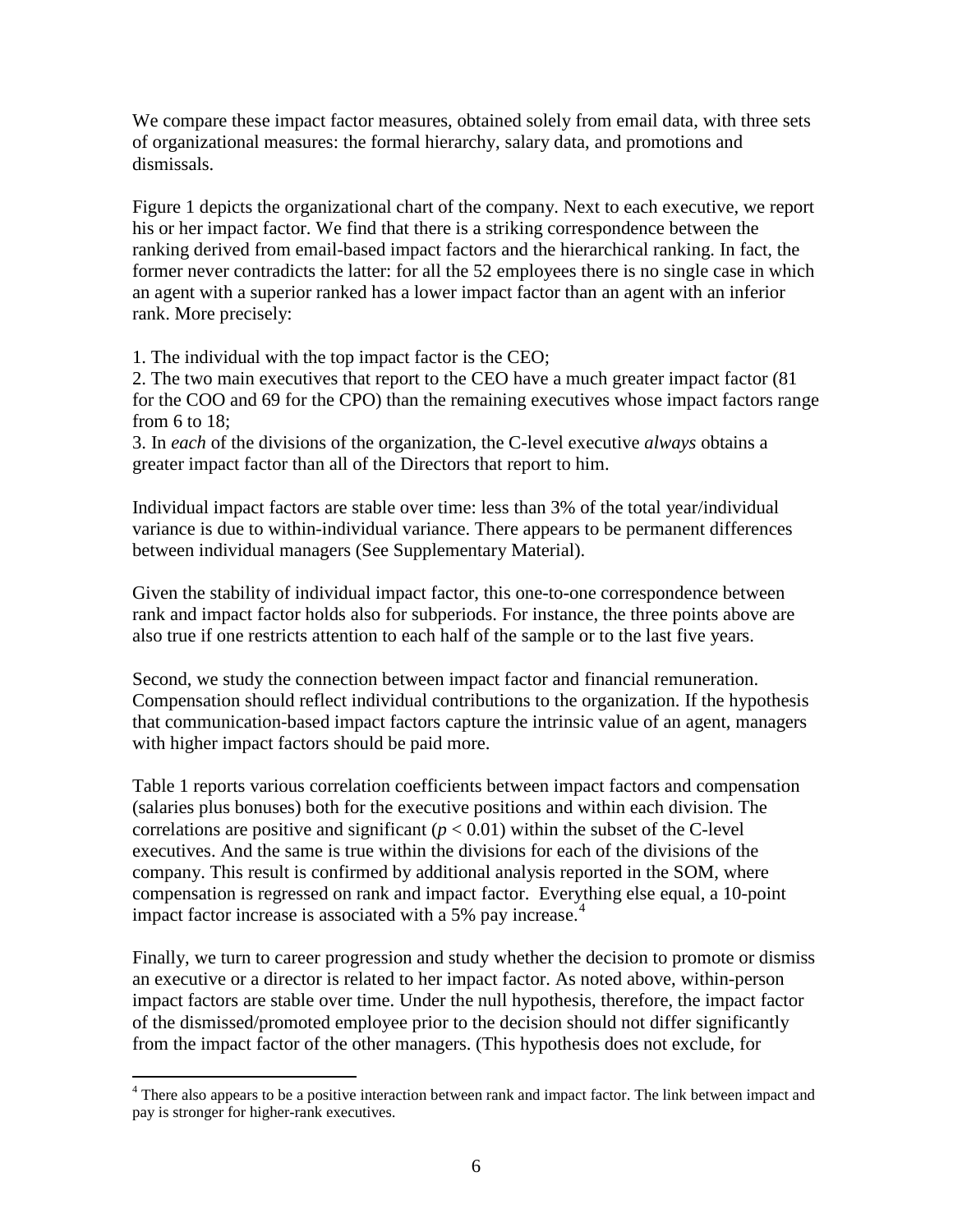instance, that the impact factor of a manager increases after her promotion solely because she now has a higher rank.)

The simple quantile analysis in Table 2 shows that promotions and dismissals appear to be strongly related to impact factors: *All* individuals who are promoted were in the top quartile of distribution of impact factors before the promotion decision, and *all* individuals who were fired were in the bottom quartile.

In Table 3 we test our null hypothesis more formally. We find that the impact factor is a significant determinant of whether an agent will be promoted or dismissed. In particular, the results indicate that on average a 10-point increase in the impact factor increases the likelihood of promotion by 64 to 67 percent, whereas a 10-point decrease in the impact factor increases the likelihood of dismissal by around 55 percent.

## **3. Enron**

The Enron email dataset contains email messages sent or received by 158 addresses associated to Enron employees.<sup>[5](#page-6-0)</sup>

To recover the positions of these 158 people within the company, we utilize two sources: (a) An organizational chart included in the Chapter 11 filing;<sup>[6](#page-6-1)</sup> (b) The employees' titles available from the Federal Energy Regulatory Commission data.[7](#page-6-2) This allows us to identify the rank for 98 employees. The rank is expressed as distance in terms of direct reports from the Chairman and CEO (Kenneth Lay) or the President and COO (Jeffery Skilling): 18 employees have rank 1; 31 have rank 2; 34 have rank 3; 11 have rank 4.

Of these 9[8](#page-6-3) names, 50 can be found in the Enron email corpus.<sup>8</sup> However, a large portion of the 50 remaining employees do not appear to send emails to nor receive emails from any of the other 49. We are able to identify 17 employees who send or receive emails from the other 16. The list is reported in Table 4 together with their impact factors computed in the same way as in the previous section.

As illustrated in figure 2, there is an evident correlation between rank and impact factor. The slope coefficient in the regression of the latter on the former is -0.039 (t-statistic 3.67). The point estimate is lower than in the retailer case, as a unitary increase in the rank leads to an increase in the impact factor of about 4%.

The Enron results have a number of drawbacks: most noticeably, there is no salary information and the dataset it utilizable for only a small portion of the employees.

<span id="page-6-0"></span><sup>&</sup>lt;sup>5</sup> Available at the time of writing from a number of sources, including http://www.cs.cmu.edu/~enron/.  $6$  US Bankruptcy Court, Southern District of New York, Case 01-16034 (AJG), Appendix C to Third Interim

<span id="page-6-1"></span>Report of Neal Batson, Court Appointed Examiner, "Role of Enron Officers". <br><sup>7</sup> Available for instance on http://www.cis.jhu.edu/~parky/Enron/employees.

<span id="page-6-3"></span><span id="page-6-2"></span><sup>&</sup>lt;sup>8</sup> For unknown reasons, some key employees, like CFO Andy Fastow, do not appear in the Enron email corpus.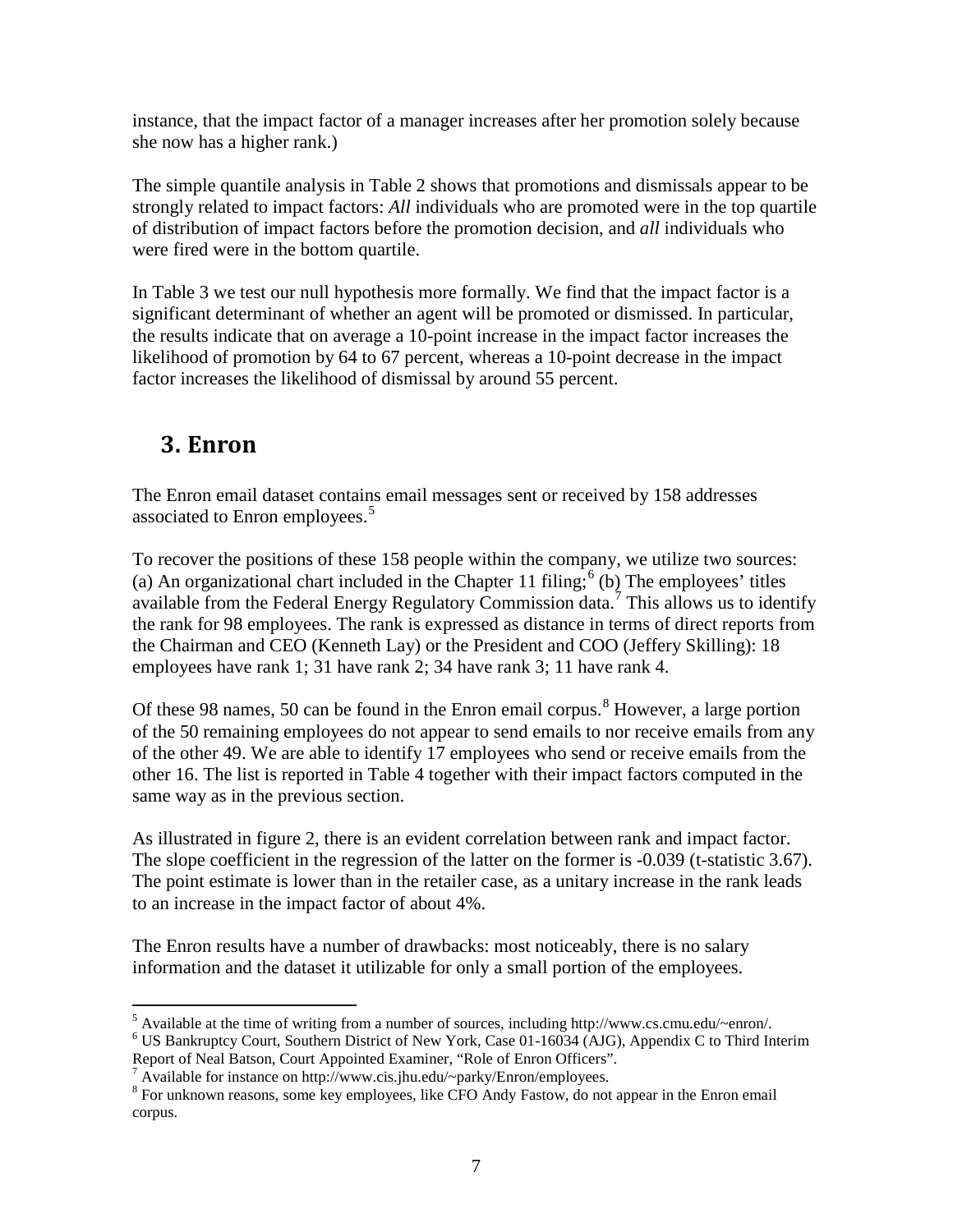However, it is reassuring to note that, even in this noisy dataset, email-based impact factors appear to be correlated to rank.

# **4. Conclusions**

Inspired by organizational economics models of endogenous intra-firm communication, we propose a methodology for computing email-based impact factors for workers. This extremely simple measure relies exclusively on the number of messages sent and received. In the data obtained from a European retailer, individual impact factors appear to be excellent predictors of a range of standard economic indicators of individual value, such as rank, compensation, and career development within organizations. A positive correlation is also found – with strong caveats – in the only publicly available company email corpus.

As highlighted in the introduction, the goal of this paper was measurement. We have shown that a parsimonious measure of email-based centrality is highly correlated with variables that organizational economists are interested in. This suggests that data on internal communication– which is now widely available – can be a powerful tool for understanding how firms work.

The only conclusion that can be drawn from our results is that intra-firm communication reflects quite accurately authority patterns. This, however, is consistent with a spectrum of potential theories on the role of internal communication, from a purely informational one favoured by most of the organizational economics literature (Garicano and Prat 2012) – communication flows toward more important employees because this is optimal for the organization – to a perfectly cynical view – email is a pure influence-seeking activity and it flows toward more powerful people (it predicts career development because adulators know who is slated for a promotion or a dismissal). Only more detailed information on text could distinguish between such theories.

While our findings apply only to the firm that we study, our simple methodology can be implemented in any organization with an email database. It can also be extended to other forms of electronic communication, such as social networks. The methodology is simple and there is a wealth of electronic communication databases. We hope that our findings will stimulate other researchers to analyze the link between intra-firm communication and the way firms allocate, organize, develop, and reward human capital, as first hypothesized by Arrow (1974).

While the ability of impact factors to predict promotions and dismissals is of interest to researchers, it may also create risks for firms. At first sight, this predictive power may tempt companies into analyzing email patterns as part of their human resources policy, in order to identify promising and problematic cases early on. On second thought, however, this policy may lead to unwanted consequences. Agents who know that their actions are observed may engage in inefficient activities, so much so that the organization might actually prefer to commit not to observe those actions (Prat 2005). If communication data is used to decide salaries and promotions, groups of agents may collude to generate email traffic. An interesting question – which we leave to future research – is how an organization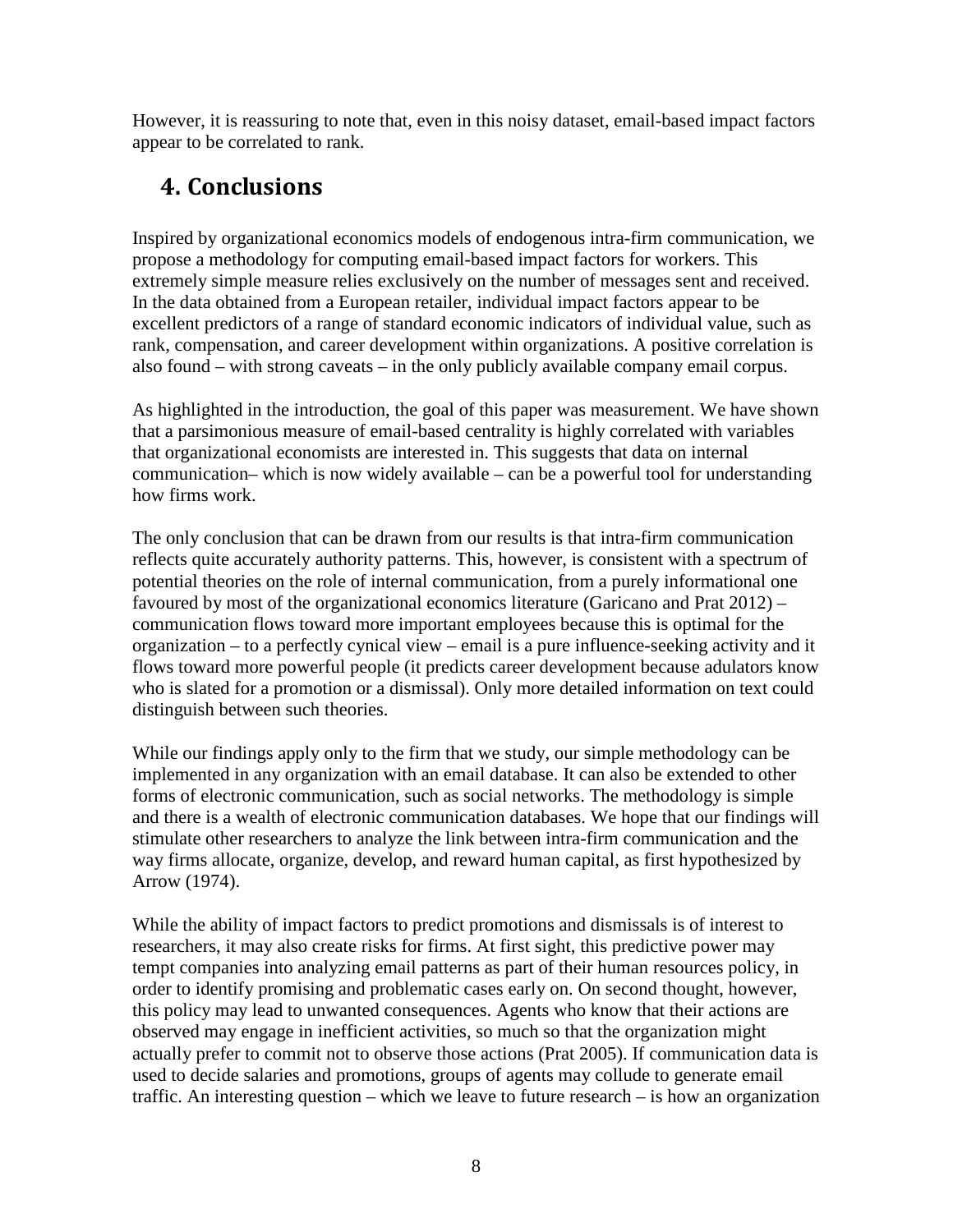can design an informative but non-manipulable way to use communication data to select and motivate its members.

Finally, the identification and understanding of patterns of human activity have important consequences beyond organizations, reaching areas as diverse resource allocation, disease spread and different social systems (Malmgren et al 2009). Impact factor measures computed using data on the intensity of human interactions represent a promising avenue for future research.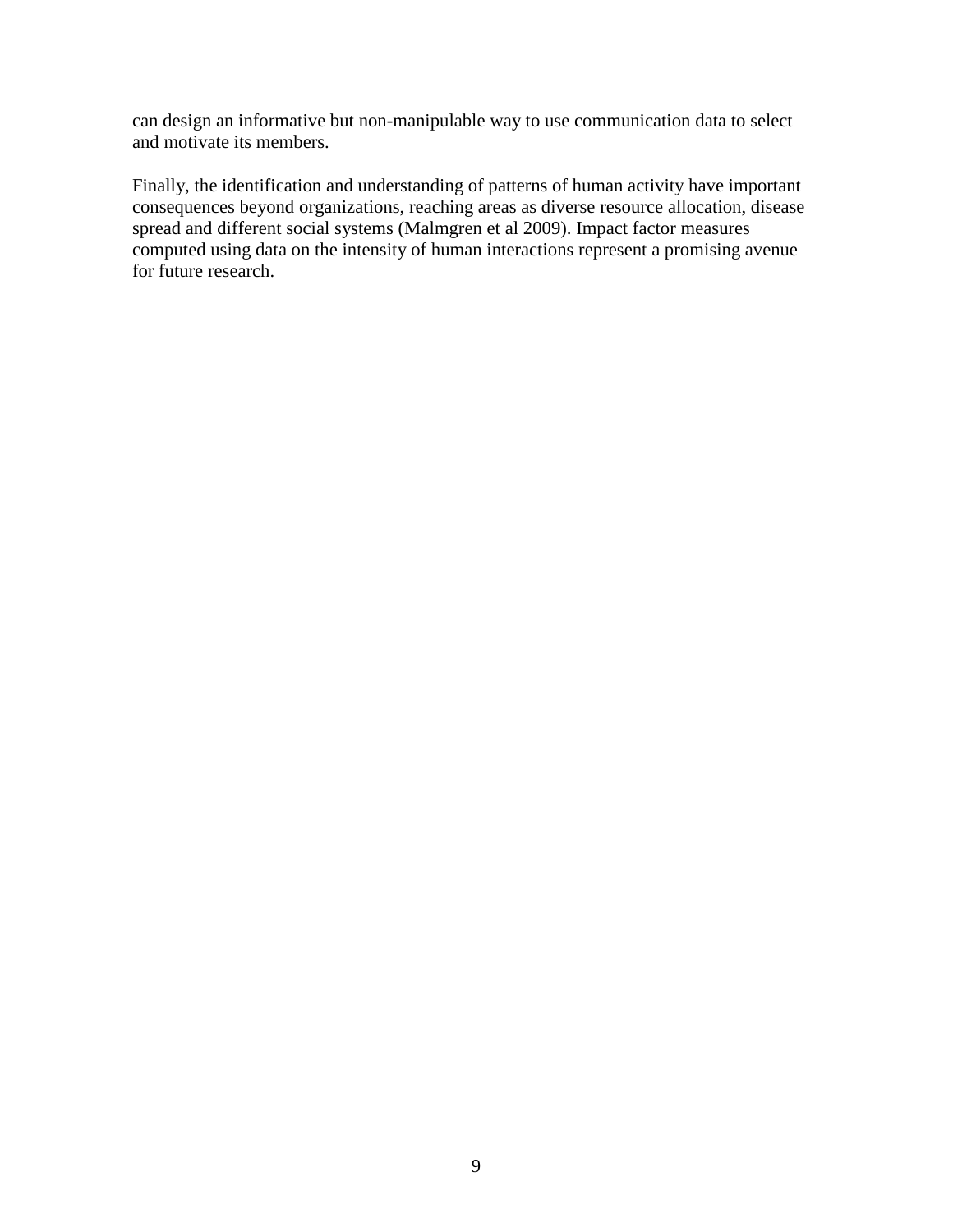#### **References**

<span id="page-9-0"></span>D. Acemoglu, M. A. Dahleh, I. Lobel, and A. Ozdaglar. Bayesian Learning in Social Networks"Mimeo, MIT, May 2008.

K. J. Arrow, *The Limits of Organization*, Norton, 1974.

C. T. Bergstrom. Eigenfactor: Measuring the value and prestige of scholarly journals. College & Research Libraries News 68 (5), May 2007.

P. Bolton, M. Dewatripont, The Firm as a Communication Network. *Quarterly Journal of Economics* 109, 809-834, 2004

A. Calvó-Armengol, J. de Martí, A. Prat, Endogenous Communication in Complex Organizations. Working paper, London School of Economics.

J. Cremer, L. Garicano, and A. Prat, Language and the Theory of the Firm. *Quarterly Journal of Economics* 122, 373-407, 2007.

W. Dessein and T. Santos, Adaptive Organizations. *Journal of Political Economy*, 114(5): 956--995, 2006.

R. Fisman, S. Iyengar, E. Kamenica, and I. Simonson, Gender Differences in Mate Selection: Evidence from a Speed Dating Experiment. *Quarterly Journal of Economics* 121(2): 673-697, May 2006.

L. Garicano, Hierarchy and the Organization of Knowledge in Production. *Journal of Political Economy* 108, 874-904, 2000.

L. Garicano and A. Prat. Organizational Economics with Cognitive Costs. To appear in Advances in Economics and Econometrics: Theory and Applications, Tenth World Congress of the Econometric Society. 2012.

Guimera, R, Danon, L, Diaz-Guilera, A, Giralt, F, Arenas, A. Self-similar community structure in a network of human interactions. *Phys. Rev. E* 68,. 065103 (2003)

B. Klimt and Y. Yang. The Enron Corpus: A New Dataset for Email Classification Research. Lecture Notes in Computer Science, 2004, Volume 3201/2004, 217-226.

M. O. Jackson. *Social and Economic Networks*. Princeton University Press, 2008.

R. D. Malmgren, D. B. Stouffer, A. S. L. O. Campanharo, L. A. N. Amaral, On universality in human correspondence activity. *Science* 325, **1696** (2009)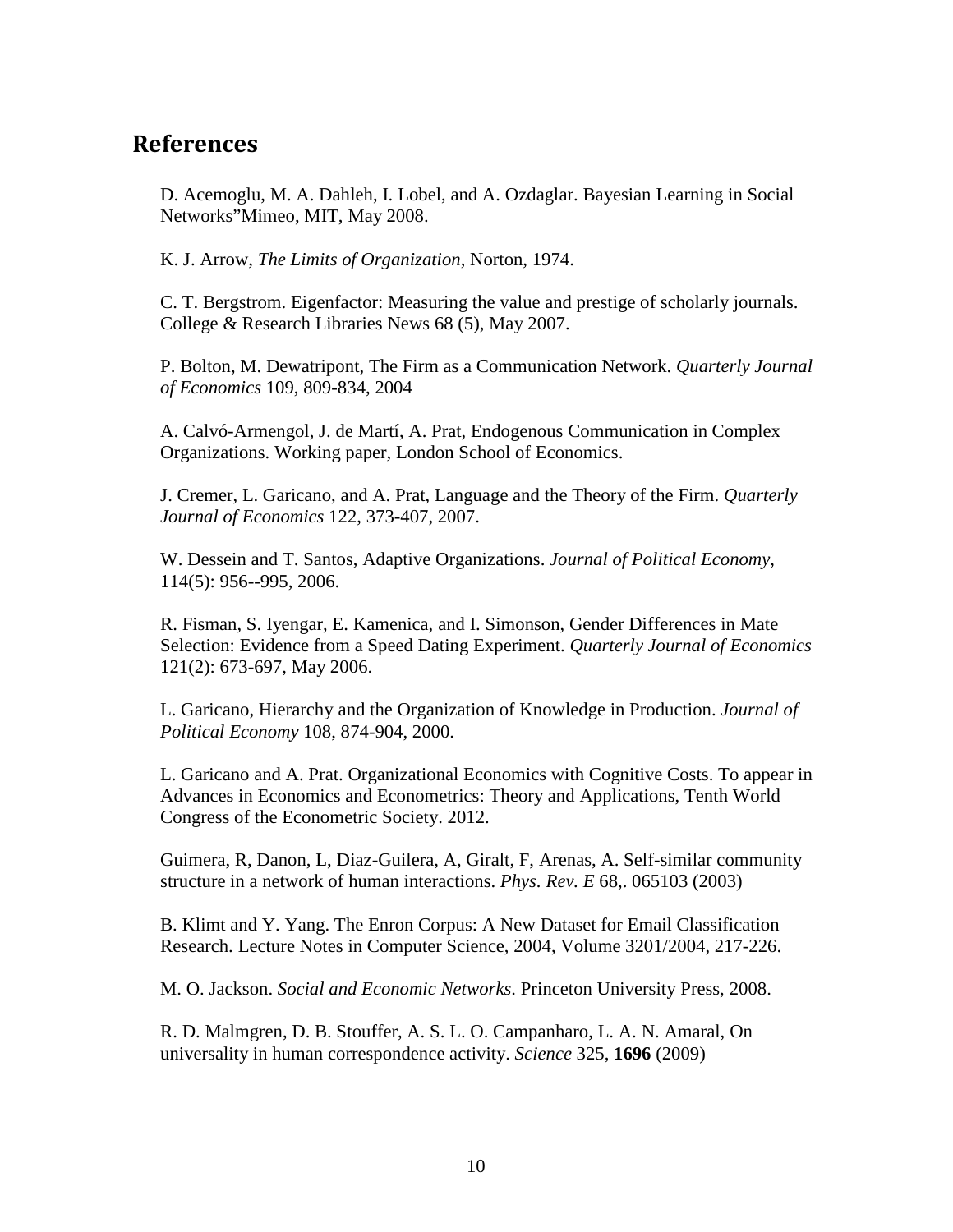L. Page, S. Brin, R. Motwani, T. Winograd. The Pagerank Citation Ranking: Bringing Order to the Web. Technical Report. Stanford InfoLab, 1999.

I. Palacios-Huerta, O. Volij, The measurement of intellectual influence. *Econometrica* 72, 963-977, 2004.

G. Pinski, F. Narin. Citation Influence for Journal Aggregates of Scientific Publications: Theory, with Application to the Literature of Physics *Information Processing and Management* 12, 297–312, 1976.

A. Prat. The Wrong Kind of Transparency. *American Economic Review*, 95(3): 862- 877, June 2005.

R. Radner, The Organization of Decentralized Information Processing. *Econometrica*  62, 1109-1146, 1993.

H. Simon "The Impact of Electronic Communication on Organizations." In R. Wolff (Ed.), *Organizing Industrial Development*. Berlin: Wlater de Gruyter, 1986.

T. Van Zandt, Real-Time Decentralized Information Processing as a Model of Organizations with Boundedly Rational Agents. *Review of Economic Studies* 66, 633- 658, 1999.

T. Van Zandt. Information Overload in a Network of Targeted Communication. *RAND Journal of Economics* 35(3): 542-560, Autumn 2004.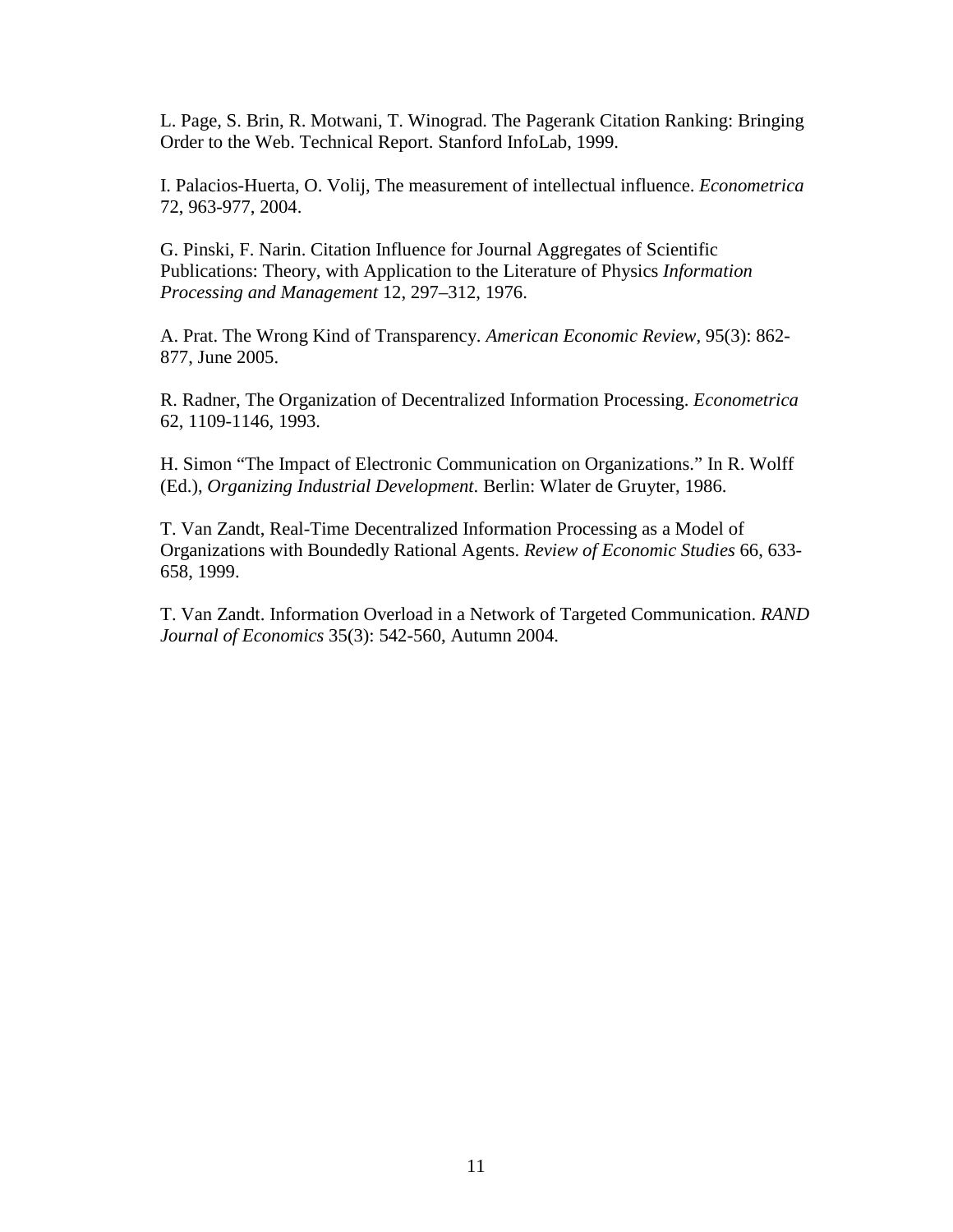#### Table 1 - Correlation Coefficients between Impact Factors and Compensation (Salaries plus bonuses)

| Among C-level Executives: | 0.83 (p < 0.01)   |
|---------------------------|-------------------|
| Within each Division:     |                   |
| Operations                | 0.52 (p < 0.01)   |
| Product                   | 0.58 (p < 0.01)   |
| Finance                   | 0.45 (p < 0.01)   |
| Information               | 0.37 (p < 0.01)   |
| Marketing                 | 0.60 (p < 0.01)   |
| <b>Human Resources</b>    | 0.52 (p < 0.01)   |
| Expansion                 | 0.73 (p < 0.01)   |
| Logistic                  | 0.25 (p < 0.01)   |
| Supermarkets              | 1.00 $(p < 0.01)$ |
|                           |                   |

Note: In parentheses the *p*-value of the test of whether it is significantly different from zero.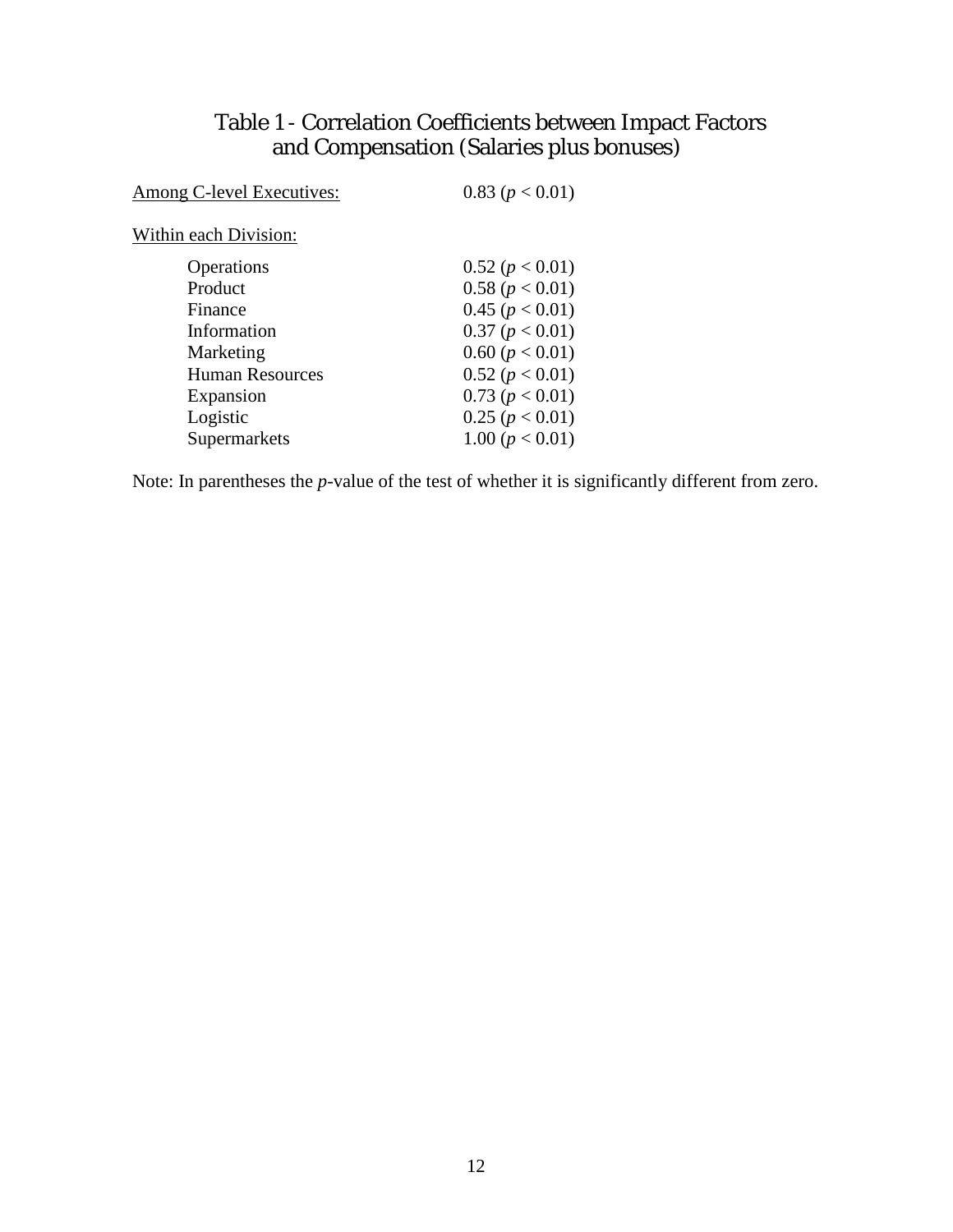|                                                |    | <b>Bottom</b><br>quartile<br>Q1 | Q <sub>2</sub> | Q3 | Top<br>quartile<br>Q4 |
|------------------------------------------------|----|---------------------------------|----------------|----|-----------------------|
| <b>Operations Division: Regional Directors</b> | 13 | 3                               | 4              | 3  | 3                     |
| <b>Product Division: Sector Directors</b>      | 5  |                                 | 2              |    |                       |
| <b>Rest of Divisions: Other Directors</b>      | 24 | 6                               | 6              | 6  | 6                     |
| Source of:                                     |    | Q1                              | Q <sub>2</sub> | Q3 | Q4                    |
| Promotions                                     | 4  |                                 | 0              | 0  | 100%                  |
| Firings                                        | 6  | 100%                            |                | 0  | 0                     |

### Table 2 - Distribution of Normalized Impact Values and Source of Promotions and Dismissals

Note: Impact values are normalized by substracting the mean impact factor and dividing by the standard deviation within each division. The Directors are then grouped into four quartiles from the top quartile (Q4) to the bottom quartile (Q1). Promotions include both within the company and to other companies.

#### Table 3 - Probit and Logit Regressions for Promotions and Dismissals

|                                 | <b>Promotions</b>     |                       | <b>Dismissals</b>     |                       |
|---------------------------------|-----------------------|-----------------------|-----------------------|-----------------------|
|                                 | Probit                | Logit                 | Probit                | Logit                 |
| Constant                        | $-2.438***$<br>(0.00) | $-4.537***$<br>(0.00) | $-1.294***$<br>(0.00) | $-2.256***$<br>(0.00) |
| Impact Factor                   | $0.038**$<br>(0.02)   | $0.073**$<br>(0.02)   | $-0.013**$<br>(0.56)  | $-0.023**$<br>(0.61)  |
| Department and Ranking Controls | Yes                   | Yes                   | Yes                   | Yes                   |
| Akaike Information Criterion    | 29.77                 | 29.70                 | 35.48                 | 35.67                 |

Notes: *p*-values in parenthesis, \*\* denotes significant at the 5% level, and \* significant at the 1% level. All regressions include interactions between impact factors and ranking level.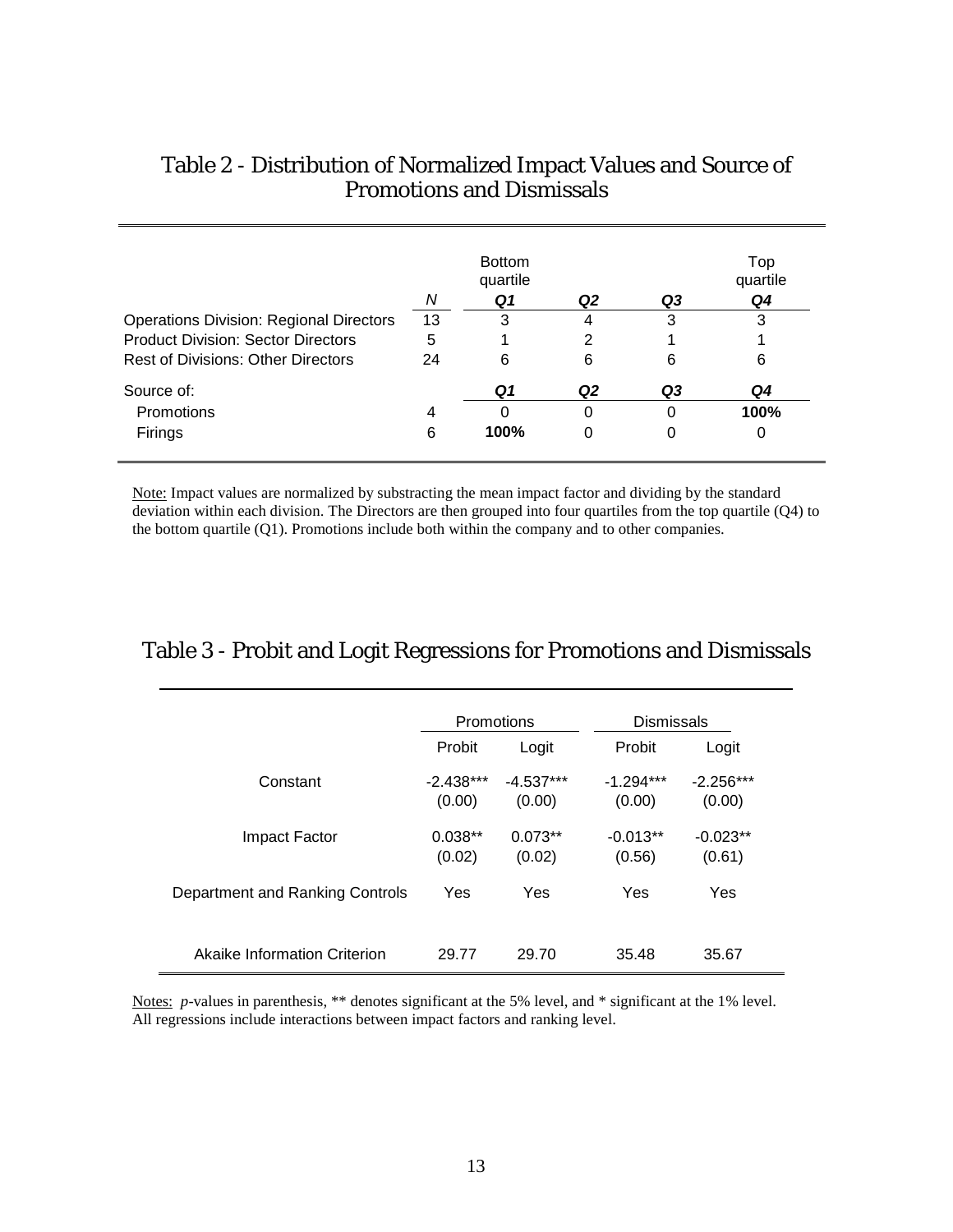# **Table 4: Impact Factors of Enron Employees**

| <b>Employee</b>        | Rank             | <b>Position</b>                            | Impact<br><b>Factor</b> |
|------------------------|------------------|--------------------------------------------|-------------------------|
| John Lavorato          | 1                | CEO, Enron America                         | 0.200                   |
| Louise Kitchen         | 1                | <b>President, Enron Online</b>             | 0.129                   |
| <b>David Delainey</b>  | 1                | <b>CEO, Enron Energy Services</b>          | 0.062                   |
| John Arnold            | $\boldsymbol{2}$ | Vice President, Enron Creditors Recovery   | 0.095                   |
| <b>Richard Shapiro</b> | $\overline{2}$   | <b>Vice President, Regulatory Affairs</b>  | 0.092                   |
| <b>James Steffes</b>   | $\overline{2}$   | Vice President, Government Affairs         | 0.081                   |
| <b>Steven Kean</b>     | $\overline{2}$   | Vice President and Chief of Staff          | 0.080                   |
| <b>Kevin Presto</b>    | $\overline{2}$   | <b>Vice President, Power Trading</b>       | 0.070                   |
| <b>Richard Sanders</b> | $\overline{2}$   | Vice President, Enron Wholesale Services   | 0.029                   |
| <b>Barry Ticholiz</b>  | $\overline{2}$   | Vice President, Enron North America        | 0.023                   |
| <b>Shelley Corman</b>  | $\boldsymbol{2}$ | <b>Vice President, Regulatory Affairs</b>  | 0.010                   |
| <b>Drew Fossum</b>     | 2                | Vice President, General Counsel            | 0.009                   |
| <b>Rod Hayslett</b>    | $\overline{2}$   | Vice President, treasurer                  | 0.006                   |
| <b>Mark Haedicke</b>   | 3                | <b>Managing Director, Legal Department</b> | 0.051                   |
| Mike Maggi             | 3                | Director, Trading                          | 0.047                   |
| <b>Kevin Hyatt</b>     | 3                | <b>Director, Pipeline Business</b>         | 0.005                   |
| Vince Kaminski         | 4                | Manager, Risk Management                   | 0.010                   |



Figure 2: Enron – Impact factor by rank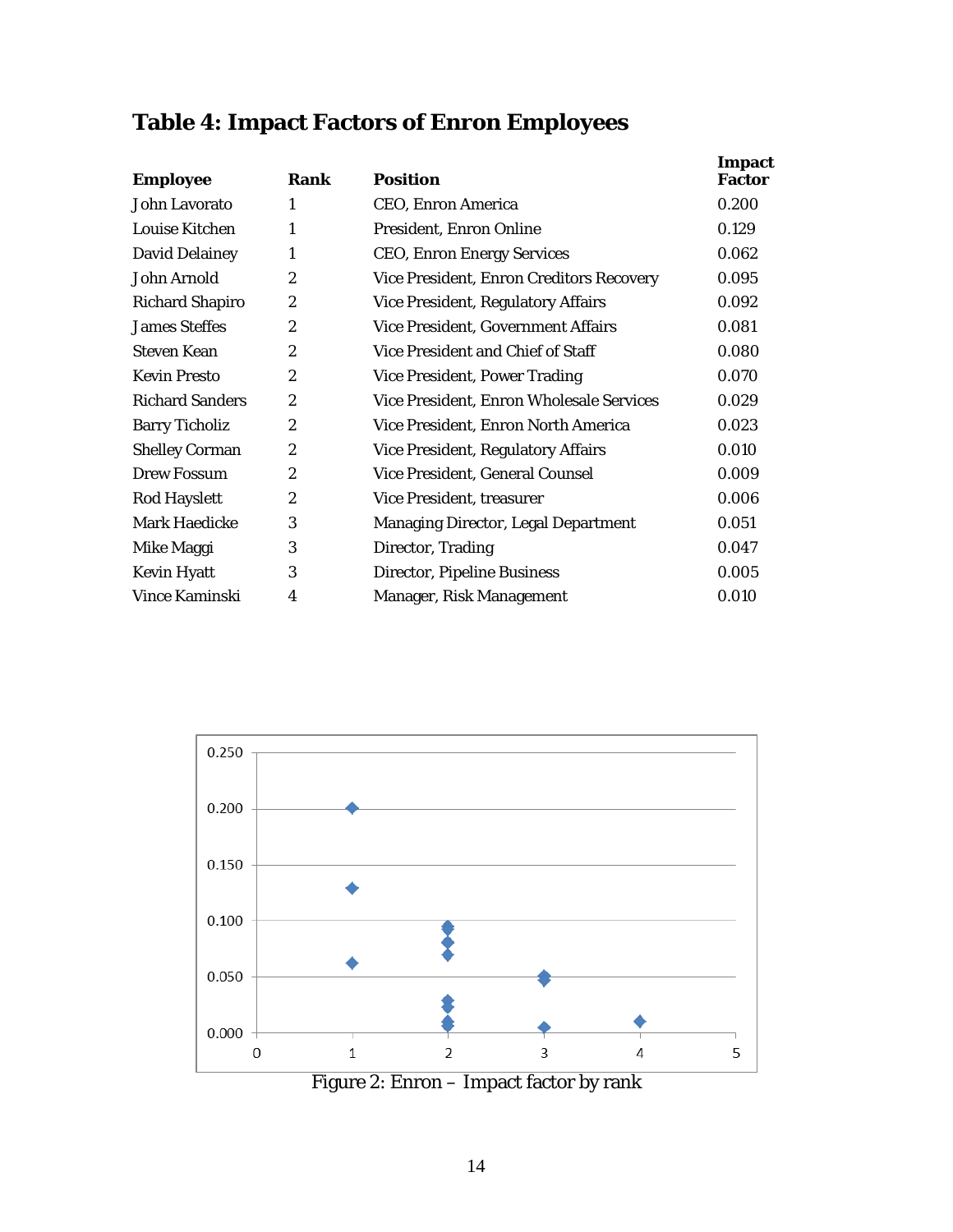# **Table S1**

This table reports the average annual impact factor from 0 to 100 and, in parentheses, the standard deviation for each executive position. For each year during the period of analysis 1995-2009, the impact factor is computed using the matrix of email communications among the executive positions during that year. † denotes those positions that were occupied by more than one executive during the period of analysis; for these positions the average and standard deviation for each executive is reported in Table S2. An average impact factor below 1 is simply reported as 1.

| <b>Chief Operating Officer</b><br>Director, Macroregion 1<br>Region 1A<br>Region 1B<br>Region 1C<br>Region 1D<br>Region 1E<br>Region 1F<br>Director, Macroregion 2<br>Region 2A<br>Region 2B<br>Region 2C<br>Region 2D<br>Region 2E | 81 (3.38)<br>58†<br>34 (1.24)<br>32(0.75)<br>31(0.62)<br>39 †<br>32(0.81)<br>18 (0.71)<br>42 (2.33)<br>30(0.90)<br>30(2.34)<br>20(0.24)<br>16 <sup>†</sup><br>18 <sup>†</sup> | <b>Chief Product Officer</b><br>Director, Food<br>Director, Perishables<br>Director, Other<br>Director, Appliances<br>Director, Apparel<br><b>Chief Strategy Officer</b><br>Hypermarkets<br>Supermarkets<br><b>Gas Stations</b><br><b>Travel Agencies</b><br><b>Customer Credit</b> | 69 (3.00)<br>28 (1.22)<br>24(1.16)<br>17 <sup>†</sup><br>20 (0.32)<br>26(2.33)<br>18 (1.29)<br>14 <sup>†</sup><br>12(0.80)<br>8(0.00)<br>7(0.44)<br>6(0.33) |
|-------------------------------------------------------------------------------------------------------------------------------------------------------------------------------------------------------------------------------------|-------------------------------------------------------------------------------------------------------------------------------------------------------------------------------|-------------------------------------------------------------------------------------------------------------------------------------------------------------------------------------------------------------------------------------------------------------------------------------|-------------------------------------------------------------------------------------------------------------------------------------------------------------|
| <b>Chief Financial Officer</b><br>Financial Dir. Macroregion 1<br>Financial Dir. Macroregion 2                                                                                                                                      | 15(0.35)<br>11(0.41)<br>9(0.40)                                                                                                                                               | <b>Chief HR Officer</b><br><b>Personnel Director</b><br><b>Training Director</b>                                                                                                                                                                                                    | 14 (3.24)<br>5(0.50)<br>5(0.62)                                                                                                                             |
| <b>Chief Information Officer</b><br><b>Security Director</b><br>Maintenance Director<br><b>IT Director</b><br><b>Merchandising Director</b>                                                                                         | 6 †<br>3(0.01)<br>2(0.00)<br>1(0.00)<br>1(0.00)                                                                                                                               | <b>Chief Logistics Officer</b><br>Director 1<br>Director 2<br>Director 3<br>Director 4<br>Director 5<br>Director <sub>6</sub>                                                                                                                                                       | 6 †<br>1(0.00)<br>1(0.00)<br>1(0.02)<br>1(0.01)<br>1(0.00)<br>1(0.00)                                                                                       |
| <b>Chief Marketing Officer</b><br><b>National Marketing Director</b><br><b>Research Director</b><br><b>Local Marketing Director</b><br><b>Fidelity Program Director</b>                                                             | 13 (0.59)<br>4(0.02)<br>2(0.00)<br>3(0.00)<br>5(0.03)                                                                                                                         |                                                                                                                                                                                                                                                                                     |                                                                                                                                                             |
| <b>Chief Supermarkets Officer</b><br><b>Director Control Economico</b>                                                                                                                                                              | 6(0.78)<br>1(0.00)                                                                                                                                                            |                                                                                                                                                                                                                                                                                     |                                                                                                                                                             |
|                                                                                                                                                                                                                                     |                                                                                                                                                                               |                                                                                                                                                                                                                                                                                     |                                                                                                                                                             |

**Chief Executive Officer** 100 (0)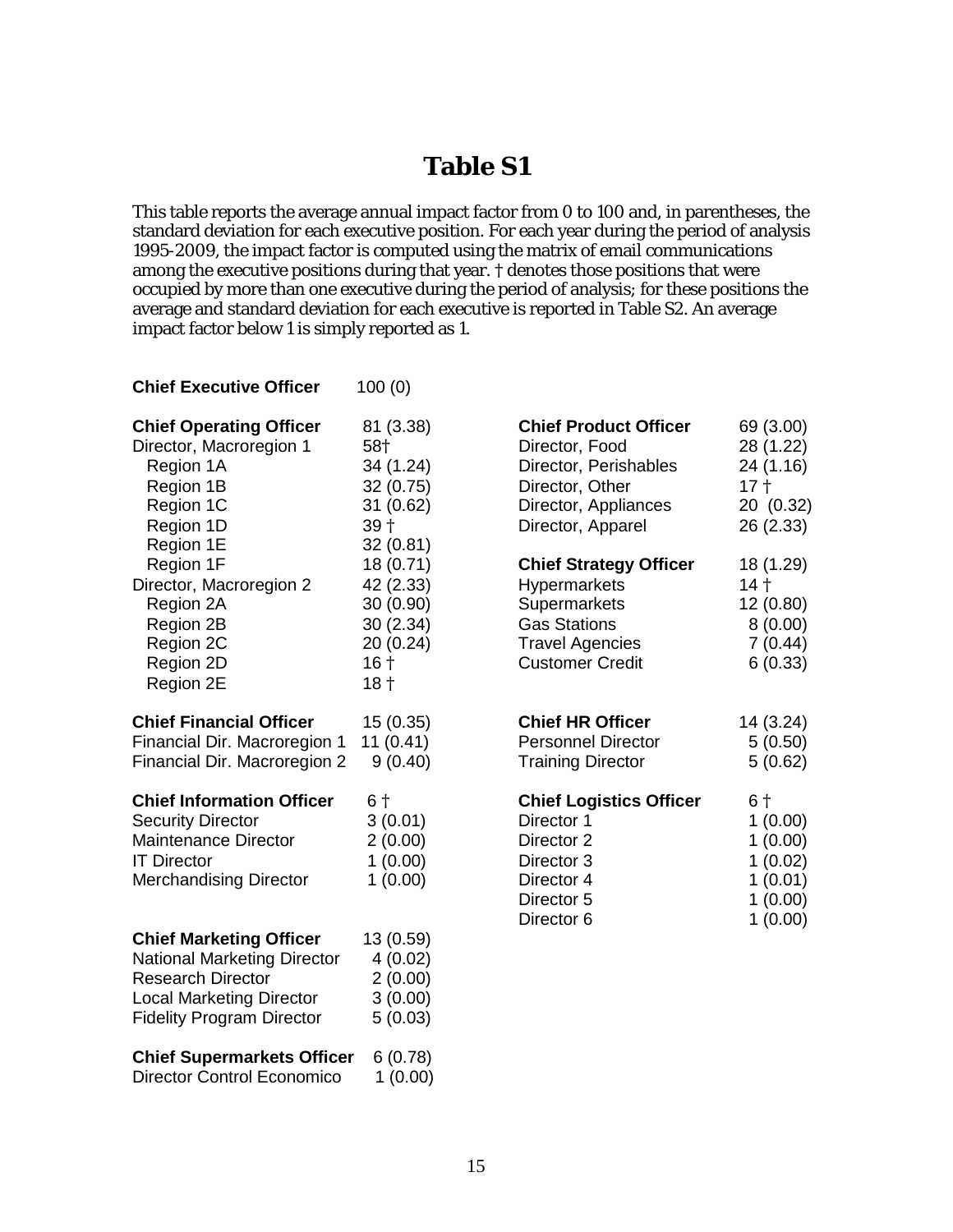## **Table S2**

This table considers the positions that were occupied by more than one person during the period of analysis. It reports the average impact factor (IF), and in parenthesis its standard deviation, of each of the employees in that position during the period of time they were employed at the firm. For the type of separations: "F" denotes that the executive was dismissed and "P" that he or she was promoted within or to another firm. The symbol "–" denotes that he or she still works at the firm at the end of 2009.

| <b>Position: Director Macroregion 1</b><br>#1. Period: 1/1992-3/2001<br>#2. Period: 4/2001- -                                                                 | IF (std.dev)<br>61(3.58)<br>55 (3.21)                     | <b>Separation type</b><br>P           |
|---------------------------------------------------------------------------------------------------------------------------------------------------------------|-----------------------------------------------------------|---------------------------------------|
| <b>Position: Director Region 1D</b><br>#1. Period: 9/1994-3/2001<br>#2. Period: 4/2001- -                                                                     | IF (std.dev)<br>43 (2.88)<br>36 (2.02)                    | <b>Separation type</b><br>P           |
| <b>Position: Director Region 2D</b><br>#1. Period: 1/1995-12/2003<br>#2. Period: 1/2004- -                                                                    | IF (std.dev)<br>10(1.33)<br>21(2.05)                      | <b>Separation type</b><br>F           |
| <b>Position: Director Region 2E</b><br>#1. Period: 10/1991-9/1999<br>#2. Period: 10/1999- -                                                                   | IF (std.dev)<br>10(2.10)<br>19 (3.01)                     | <b>Separation type</b><br>F           |
| <b>Position: Sector Director Others</b><br>#1. Period: 9/1994-12/2004<br>#2. Period: 1/2005- -                                                                | IF (std.dev)<br>12(0.33)<br>21(2.15)                      | <b>Separation type</b><br>F           |
| <b>Position: Chief Information Officer</b><br>#1. Period: 1/1993-12/1996<br>#2. Period: 1/1997-9/2002<br>#3. Period: 10/2002-12/2007<br>#4. Period: 1/2008- - | IF (std.dev)<br>5(1.00)<br>12(3.02)<br>6(0.22)<br>3(0.08) | <b>Separation type</b><br>F<br>P<br>F |
| <b>Position: Director Hypermarkets</b><br>#1. Period: 1/1999-12/2003<br>#2. Period: 1/2004- -                                                                 | IF (std.dev)<br>16 (1.32)<br>10(0.55)                     | <b>Separation type</b><br>P           |
| <b>Position: Chief Logistic Officer</b><br>#1. Period: 9/1993-12/2000<br>#2. Period: 1/2001-12/2007<br>#3. Period: 1/2008- -                                  | IF (std.dev)<br>6(0.69)<br>6(1.34)<br>8(2.02)             | <b>Separation type</b><br>F<br>F      |